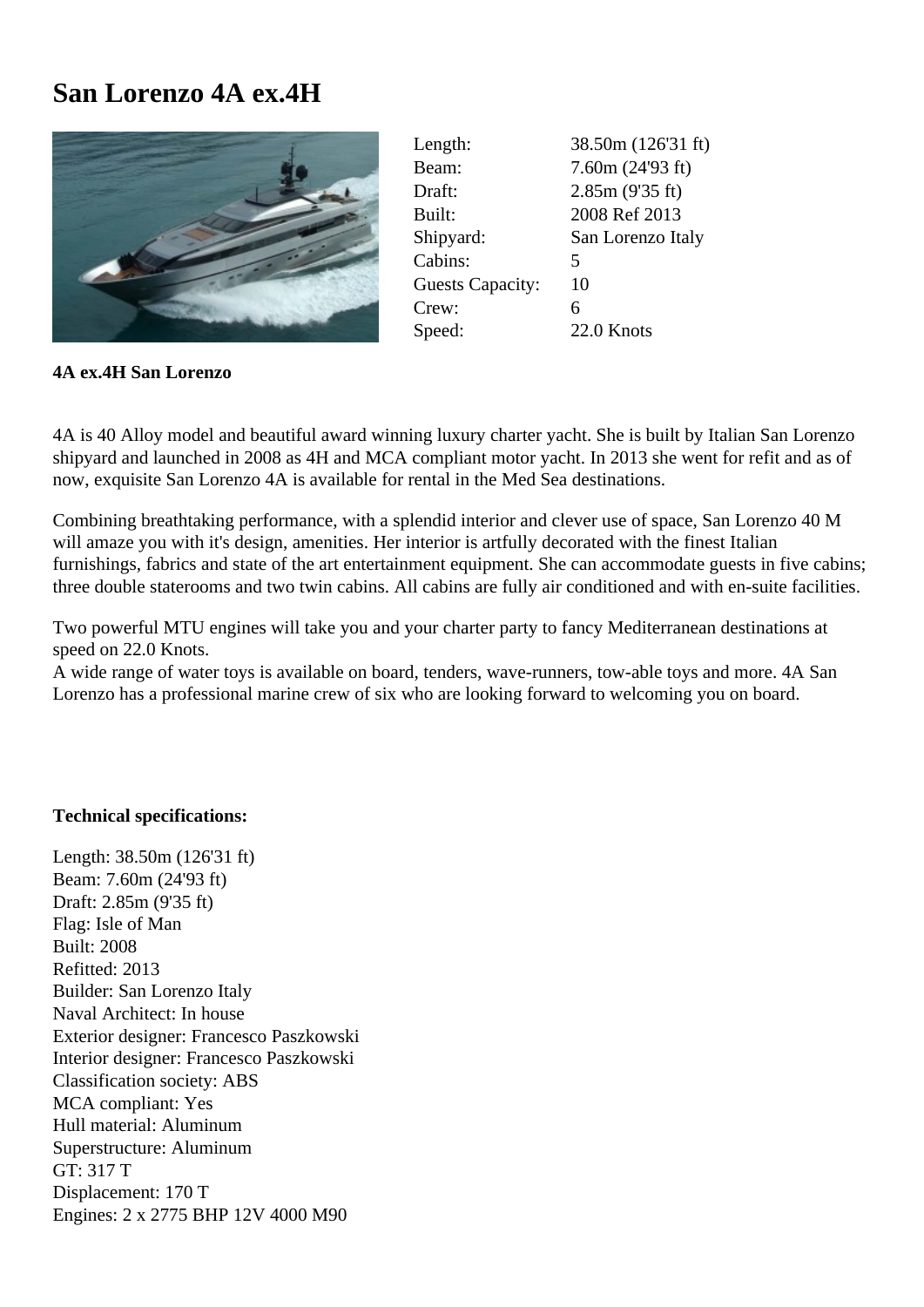Fuel consumption: 886 Liters/Hr Fuel Capacity: 30.000 Liters Water Capacity: 6.000 Liters Bow thruster: Yes Air Condition: Entire Yacht with individual cabin controls Stabilizers: Yes @ anchor and underway Cruising Speed: 22.0 Knots Top Speed: 28.0 Knots Cabins:  $5 (3 \times \text{double} + 2 \times \text{twin cabins})$ Guests: 10 Crew: Captain + 5 Wifi

Tender and Sea Toys:

1 x Tender Novurania DS 4.30m with 60 BHP Engine 1 x Wave-runner Yamaha VX 110 Cruiser with 110 BHP Engine 2 x Sea Bob underwater scooters Water-ski Wake-board Donut Banana boat Sea terraces GYM

Images